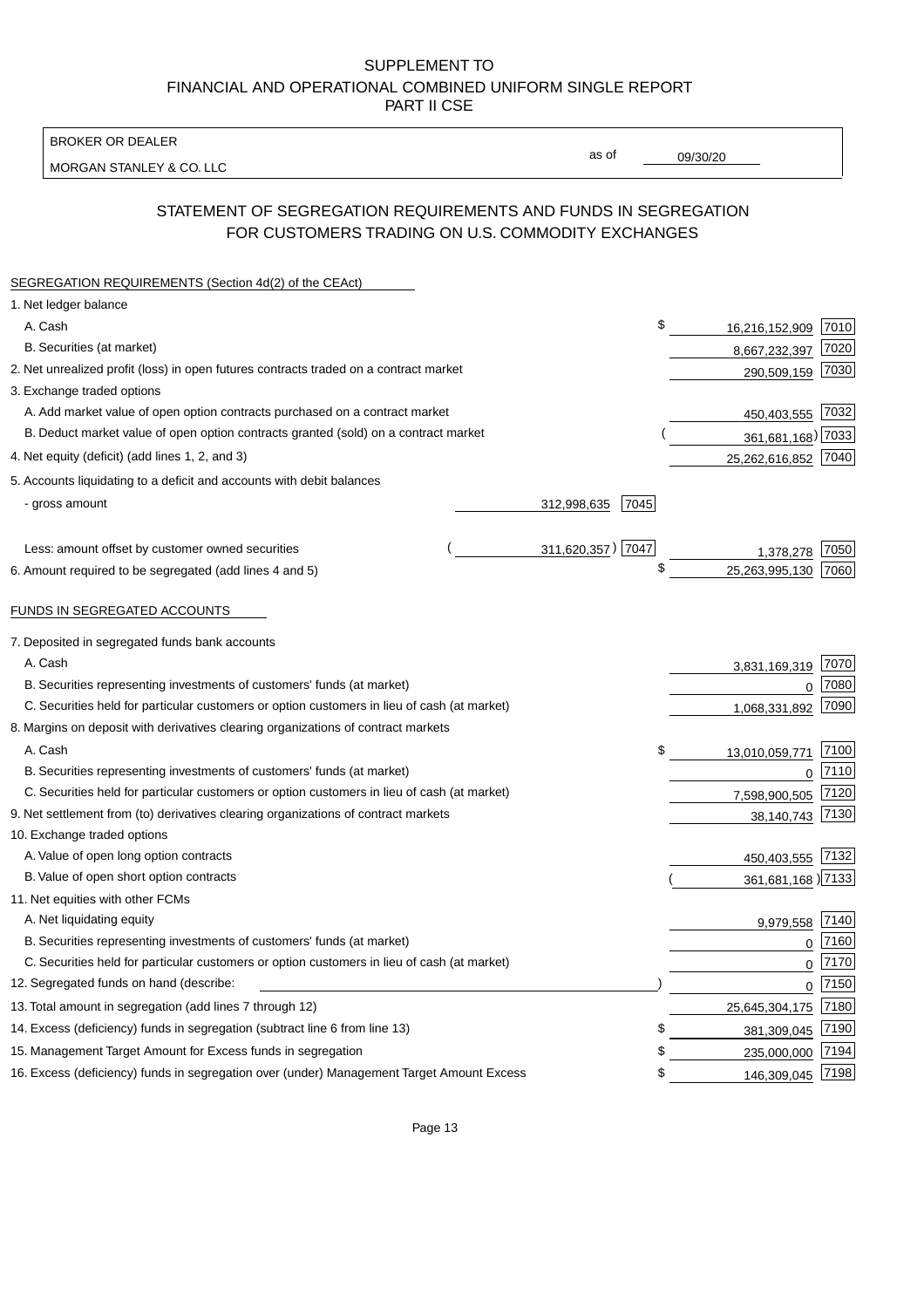| <b>BROKER OR DEALER</b>                                                              | as of                                                                                                    |           |
|--------------------------------------------------------------------------------------|----------------------------------------------------------------------------------------------------------|-----------|
| MORGAN STANLEY & CO. LLC                                                             | 09/30/20                                                                                                 |           |
|                                                                                      | STATEMENT OF SEGREGATION REQUIREMENTS AND FUNDS IN SEGREGATION<br>FOR CUSTOMERS' DEALER OPTIONS ACCOUNTS |           |
| 1. Amount required to be segregated in accordance<br>with Commission regulation 32.6 | \$                                                                                                       | 7200      |
| 2. Funds in segregated accounts                                                      |                                                                                                          |           |
| A. Cash                                                                              | \$<br> 7210 <br>$\Omega$                                                                                 |           |
| B. Securities (at market)<br>C. Total                                                | 7220<br>$\Omega$                                                                                         | 7230<br>∩ |
| 3. Excess (deficiency) funds in segregation                                          |                                                                                                          |           |
| (subtract line 2.C from line 1)                                                      |                                                                                                          | 0 7240    |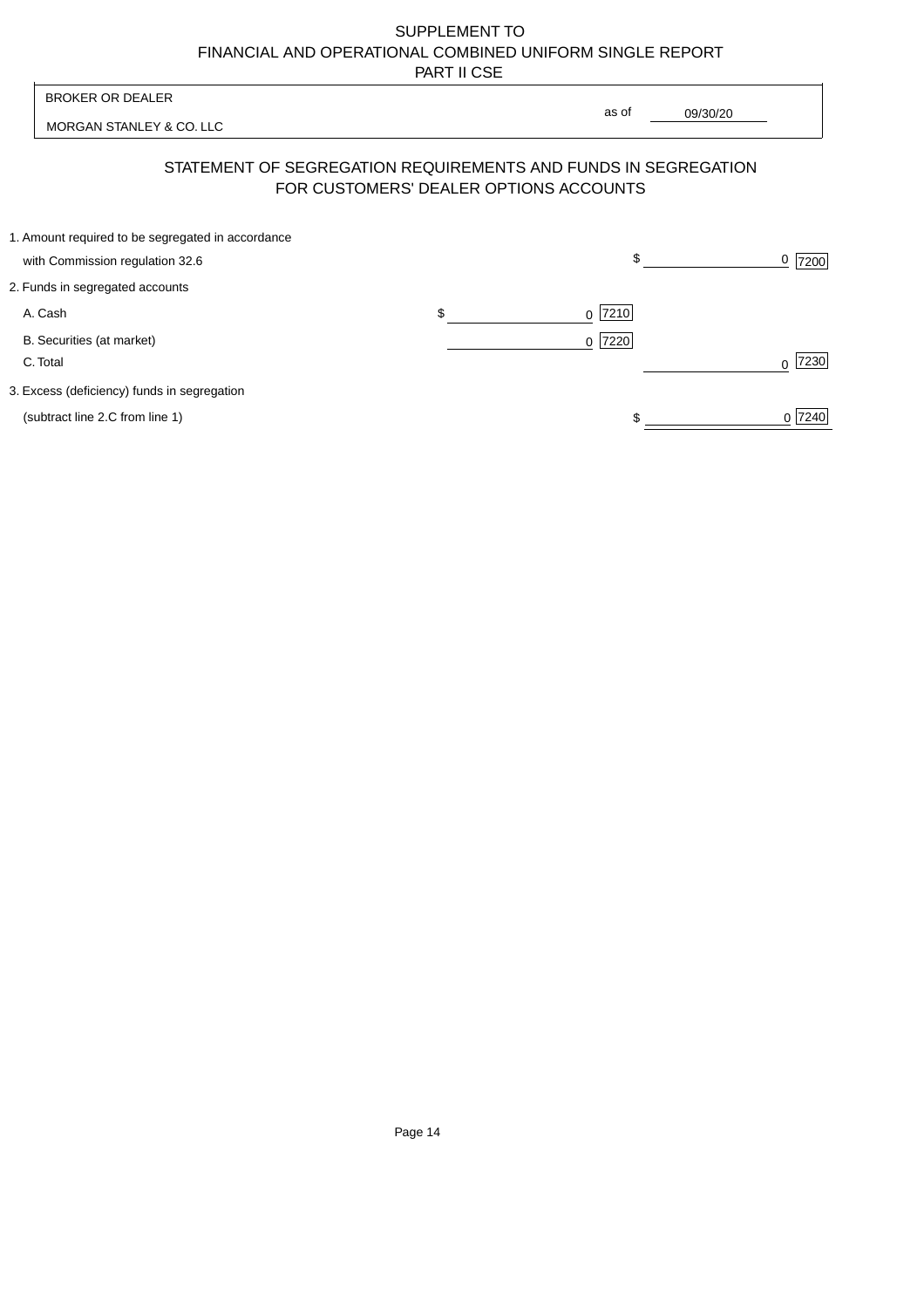PART II CSE

| <b>BROKER OR DEALER</b>  |       |          |
|--------------------------|-------|----------|
| MORGAN STANLEY & CO. LLC | as of | 09/30/20 |
|                          |       |          |

### STATEMENT OF SECURED AMOUNTS AND FUNDS HELD IN SEPARATE ACCOUNTS PURSUANT TO COMMISSION REGULATION 30.7

#### FOREIGN FUTURES AND FOREIGN OPTIONS SECURED AMOUNTS

| 1. Net ledger balance - Foreign Futures and Foreign Option Trading - All Customers<br>A. Cash<br>\$<br>B. Securities (at market) |               | 7305 |
|----------------------------------------------------------------------------------------------------------------------------------|---------------|------|
|                                                                                                                                  |               |      |
|                                                                                                                                  | 4,419,195,249 | 7315 |
|                                                                                                                                  | 2,797,351,413 | 7317 |
| 2. Net unrealized profit (loss) in open futures contracts traded on a foreign board of trade                                     | 106,740,404   | 7325 |
| 3. Exchange traded options                                                                                                       |               |      |
| A. Market value of open option contracts purchased on a foreign board of trade                                                   | 9,763,471     | 7335 |
| B. Market value of open contracts granted (sold) on a foreign board of trade                                                     | (17,404,773)  | 7337 |
| \$<br>4. Net equity (deficit) (add lines 1.2. and 3.)                                                                            | 7,315,645,764 | 7345 |
| 5. Accounts liquidating to a deficit and accounts with                                                                           |               |      |
| 7351<br>debit balances - gross amount<br>80,646,927                                                                              |               |      |
| 80,234,120) 7352<br>Less: amount offset by customer owned securities                                                             | 412,807       | 7354 |
| \$<br>6. Amount required to be set aside as the secured amount - Net Liquidating Equity Method (add lines 4 and 5)               | 7,316,058,571 | 7355 |
| 7. Greater of amount required to be set aside pursuant to foreign jurisdiction (above) or line 6.<br>\$                          | 7,316,058,571 | 7360 |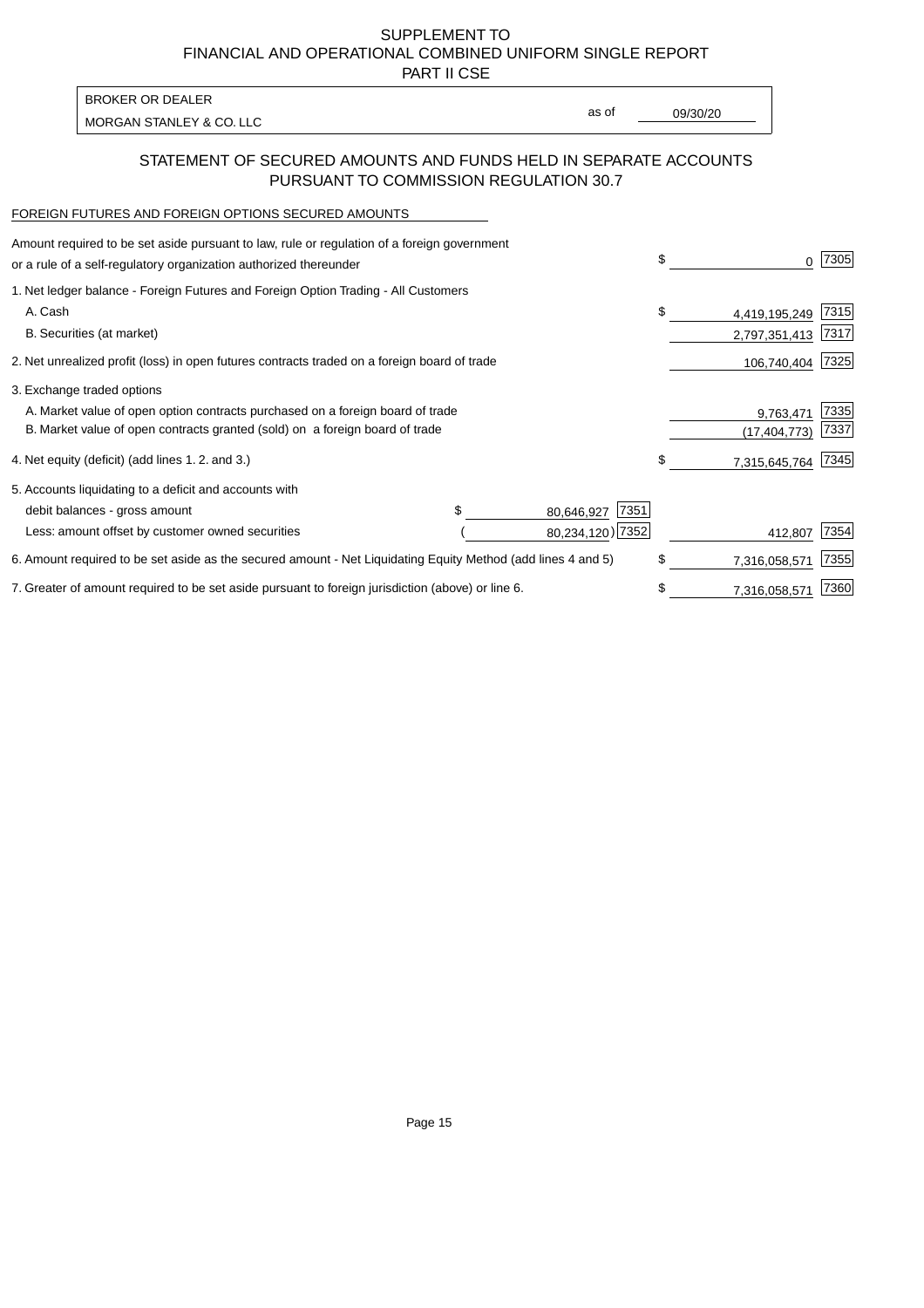BROKER OR DEALER

MORGAN STANLEY & CO. LLC

09/30/20 as of

## STATEMENT OF SECURED AMOUNTS AND FUNDS HELD IN SEPARATE ACCOUNTS PURSUANT TO COMMISSION REGULATION 30.7

#### FUNDS DEPOSITED IN SEPARATE REGULATION 30.7 ACCOUNTS

| 1. Cash in banks                                                                       |      |                                    |             |                    |
|----------------------------------------------------------------------------------------|------|------------------------------------|-------------|--------------------|
| A. Banks located in the United States                                                  | \$   | 437,859,676 7500                   |             |                    |
| B. Other banks qualified under Regulation 30.7                                         |      |                                    |             |                    |
| Name(s):                                                                               | 7510 | 638,202,899 7520 \$                |             | 1,076,062,575 7530 |
| 2. Securities                                                                          |      |                                    |             |                    |
| A. In safekeeping with banks located in the United States                              | \$   | 569,419,424 7540                   |             |                    |
| B. In safekeeping with other banks qualified under Regulation 30.7                     |      |                                    |             |                    |
| Name(s):                                                                               | 7550 | 31,332,885 7560                    |             | 600,752,309 7570   |
| 3. Equities with registered futures commission merchants                               |      |                                    |             |                    |
| A. Cash                                                                                | \$   | 25,498,384                         | 7580        |                    |
| <b>B.</b> Securities                                                                   |      |                                    | $0$ 7590    |                    |
| C. Unrealized gain (loss) on open futures contracts                                    |      | (1,288,867)                        | 7600        |                    |
| D. Value of long option contracts                                                      |      |                                    | $0$ 7610    |                    |
| E. Value of short option contracts                                                     |      |                                    | $0)$ 7615   | 24,209,517 7620    |
| 4. Amounts held by clearing organizations of foreign boards of trade                   |      |                                    |             |                    |
| Name(s):                                                                               | 7630 |                                    |             |                    |
| A. Cash                                                                                | \$   |                                    | $0$ 7640    |                    |
| <b>B.</b> Securities                                                                   |      |                                    | $0$ 7650    |                    |
| C. Amount due to (from) clearing organizations - daily variation                       |      | 0                                  | 7660        |                    |
| D. Value of long option contracts                                                      |      |                                    | 0 7670      |                    |
| E. Value of short option contracts                                                     |      |                                    | $_0$ ) 7675 | 0 7680             |
| 5. Amounts held by members of foreign boards of trade                                  |      |                                    |             |                    |
| Name(s):                                                                               | 7690 |                                    |             |                    |
| A. Cash                                                                                | \$   | 3,534,149,255 7700                 |             |                    |
| <b>B.</b> Securities                                                                   |      | 2,196,599,104 7710                 |             |                    |
| C. Unrealized gain (loss) on open futures contracts                                    |      | 108,029,271 7720                   |             |                    |
| D. Value of long option contracts                                                      |      | 9,763,471 7730                     |             |                    |
| E. Value of short option contracts                                                     |      | $(17,404,773)$ <sup>)</sup> [7735] |             | 5,831,136,328 7740 |
| 6. Amounts with other depositories designated by a foreign board of trade              |      |                                    |             |                    |
| Name(s):                                                                               | 7750 |                                    |             | 0 7760             |
| 7. Segregated funds on hand (describe:                                                 |      |                                    |             | 0 7765             |
| 8. Total funds in separate section 30.7 accounts                                       |      |                                    | \$          | 7,532,160,729 7770 |
| 9. Excess (deficiency) set Aside Funds for Secured Amount (subtract Line 7 Secured     |      |                                    |             |                    |
| Statement page 15 from Line 8)                                                         |      |                                    | \$          | 216,102,158 7380   |
| 10. Management Target Amount for Excess funds in separate section 30.7 accounts        |      |                                    | \$          | 140,000,000 7780   |
| 11. Excess (deficiency) funds in separate 30.7 accounts over (under) Management Target |      |                                    | \$          | 76,102,158 7785    |
|                                                                                        |      |                                    |             |                    |

Page 16